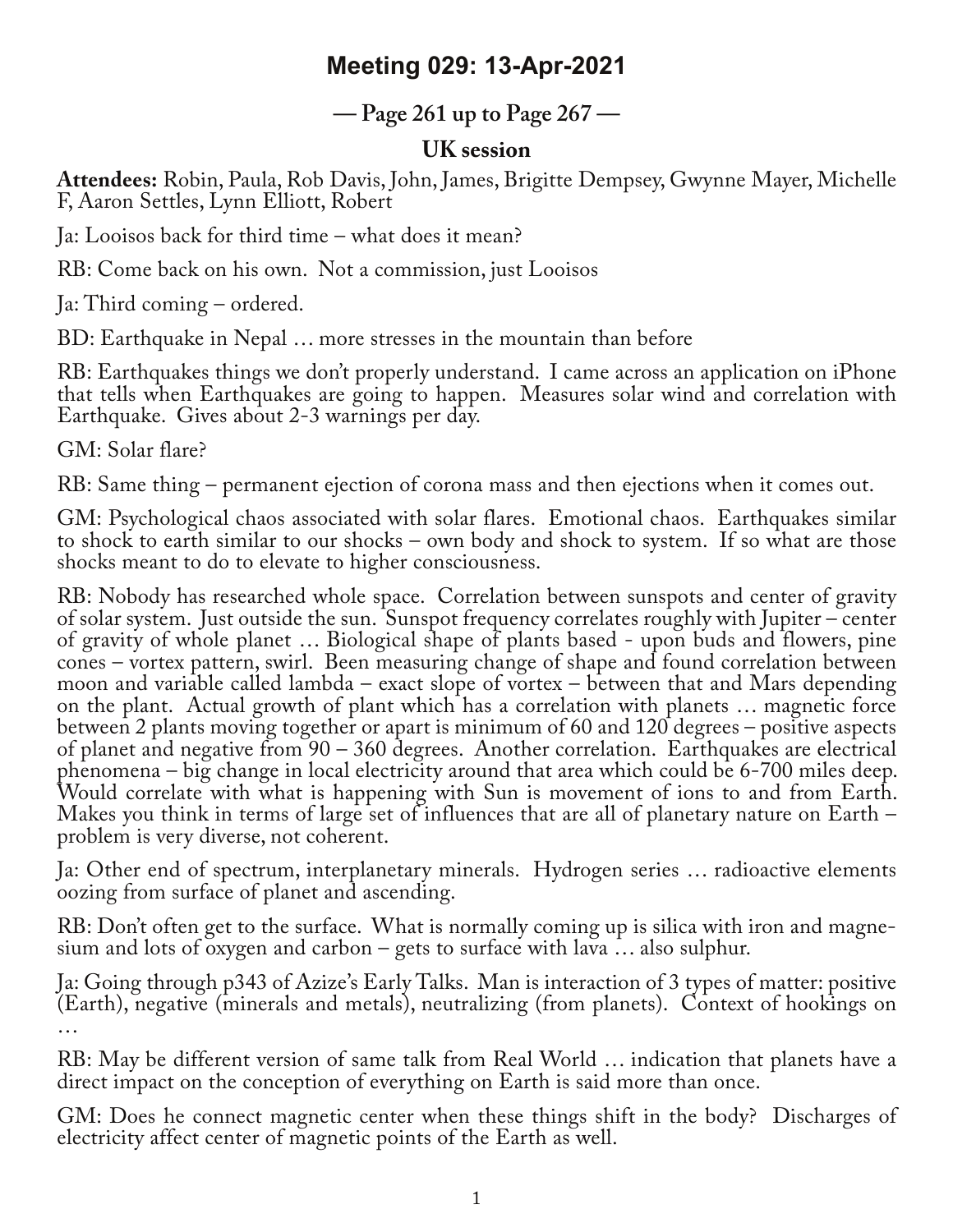RB: If you read The Tales and concentrate on the word "atmosphere" would run into many pages where he talks about things happening in atmospheres. Start to wonder what is going on. The solid part of planet Earth – rocks … almost never gets impacted (every now and then meteorite/asteroid) – very rare – basic solid nature doesn't change much. Liquid nature similar – goes up to atmosphere, but falls back down. Lose or gain water from outer space, but not well- attested phenomenon. Everything happening in atmospheres and the case when human beings interact, except when over electronic means, atmospheres almost certainly interacting. We have atmosphere of about a yard in radius and if you are talking to someone atmospheres are mingling … Nature of what you think you are – personality and even essence – atmosphere, not liquid or gaseous, plasma.

LE: I got the feeling that it was describing influence of planets to human being – what you are saying confirms. We might be too dense to feel these influences, especially atmospheres from people. A truck on the freeway can shift you as it passes…

RB: Never been to top of mountains in Tibet, but convinced that I can't see the other side of the planet

BD: Through the Teskooano – not ordinary vision

RB: Assumption that is a state. When you use the Teskooano put yourself in a state as regards ability to observe things.

Ja: Essence observes personality – didn't think of Teskooano as a state – inner separation or division into two.

RB: What do you think is happening on Mars?

Clearly to understand in what work it was there that I became interested, you must know, first of all, that the planet Mars is for the system Ors, to which it belongs, what is called a 'Mdneloutian' link in the transformation of cosmic substances …

Mdnel – Armenian – to enter or to link. Later talks about Mdnels as intervals in octave.

Saliakooriapnian – blood/salt water

GM: Channels –

RB: yields only a seventh part Not connecting one thing to another in order to get full harvest – same with us in terms of presence. Don't cultivate well. Doing something interesting on Mars to cultivate this. Only the 'dew' ... how often during the day a moment of presence occurs? Because it is in you and in your associations, you will suddenly remember to remember yourself during the day. That would be the action of dew.

Prosphora – Eucharist

Bread and wine. Also in Old Testament.

RD: Center of other side of planet – moving, emotional … other side is higher

RB: Or lower – he is up a mountain, so symbolism is highest. More like essence looking at personality.

RD: Other side of planet doesn't have a center?

Ja: What exactly is mi/fa interval and unclear to me what it is that helps to pass that interval.<br>New idea comes in – abstract. It is the Do of a new octave! Getting us from the Mi – realization of personal difficulties (self-calming, animal sacrifice, etc.) other side Fa – aim coming from new place … interval where we see difficulties and not able to get to. Something that has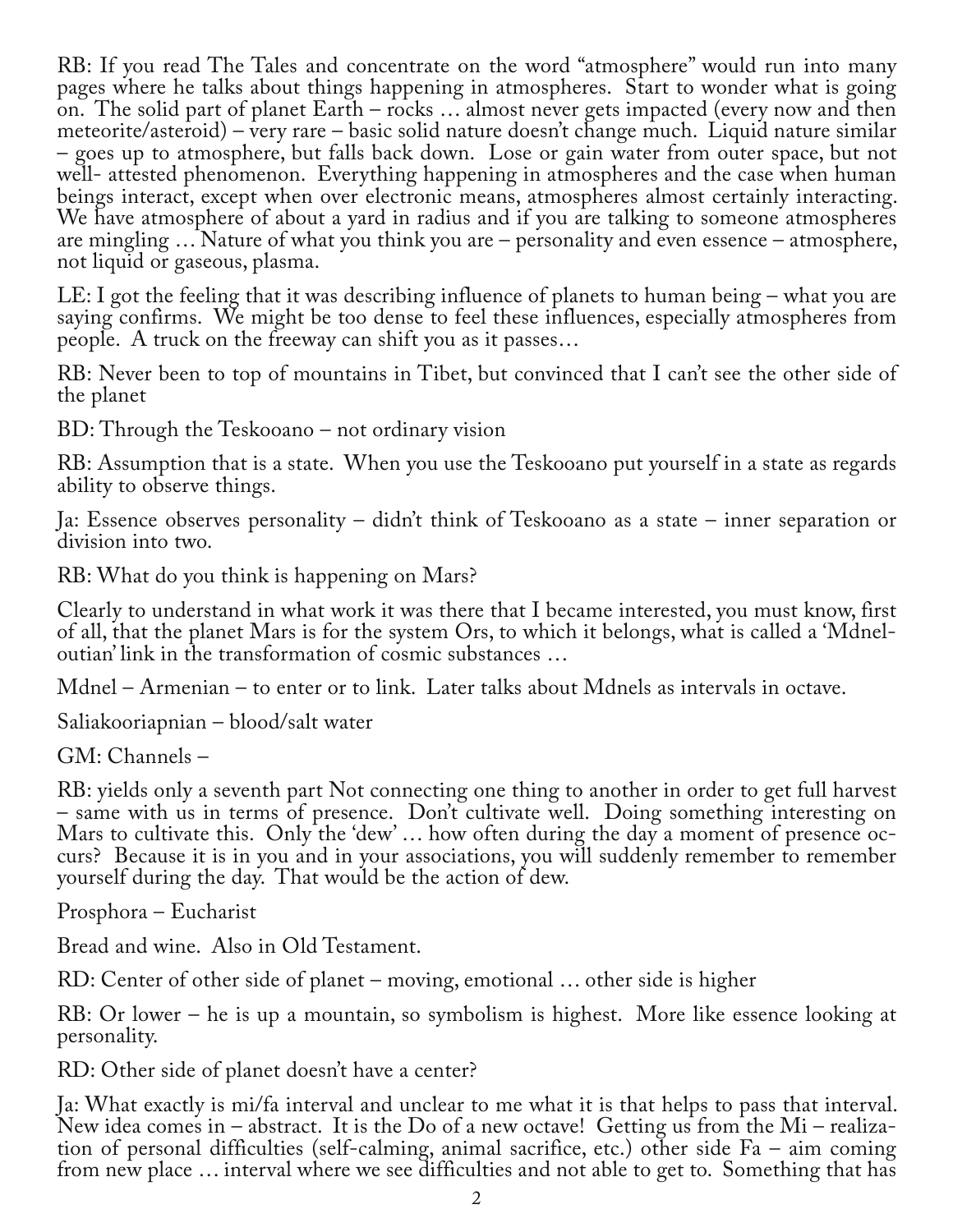to fill that gap – Do of a new octave. What Martians are doing – introduce Do into our daily work.

GM: Wheat, bread, 7th … planting Do and going forward, law of octaves. Esoteric Christian‐ ity issue in law of octaves too.

"As this amount of wheat was insufficient for their needs, while to get more of it they would have to utilize the presence of the planetary Saliakooriap, the three-centered beings there from the very beginning of our arrival there were always talking of conducting that same Saliakooriap in the requisite quantity, from the opposite side of their planet to that side on which their being-existence proceeded.

RB: The point of the reception of impressions … with some level of awareness otherwise just a machine.

GM: Goes to Saturn to rest and then ... "As this amount of wheat was insufficient for their needs, while to get more of it they would have to utilize the presence of the planetary Saliakooriap, the three-centered beings there from the very beginning of our arrival there were always talking of conducting that same Saliakooriap in the requisite quantity, from the opposite side of their planet to that side on which their being-existence proceeded.

Can bring things much closer.

GM: Think the Universe is set up on law of octaves as well. Rests on Saturn – favourite holy planet. Helps us crystalise thought patterns and knowledge into more wisdom. Kronos.

Ja: 7,000,285 times nearer. Three zeros in place of inner circulation that helps pass the interval.

RB: 14 is missing, would have repetitive factor of 7. Huge difference … looking at a computer screen and it is about a yard from my face and if I were to magnify by factor of 7million, what would I see? By 10 or 100 is vast – so would be looking at atoms.

RB: Mentions 289 when talking about time and how our time goes faster – ratio between orbit of moon and orbit of sun, so had a definite meaning.

GM: Systematics of G's numbers … quoting Ouspensky.

RB: Aside from Gurdjieff, wo I take as an absolute authority and things from Ouspensky probably, noticed from Orage, Nyland, Ouspensky and Collin got something wrong.

GM: Became wrong … more specific they try to nail something down, more wrong. About his understanding of the cosmos – cosmic planetary influence. Trying to work with allegory of universe having own law of 7 and also higher being bodies. Mars is action, survival, not a higher being body, but evolving. Moon has emotional overloads, dead material in us as it affects the body.

LE: And G's response to Ouspensky's book was that it was good. Very good primer.

GM: Think M Ouspensky knew more about Ouspensky's work than Ouspensky.

Ja: Ability to see individual notes – would be helpful to see. Talking about remorse of consideration that I am not what I should be. Is this an exercise best done intermittently – 15 mins a day? Spent time last week just on that and realised that becomes mechanical.

RB: That is our nature – tendency to mechanise. Guy who invented mechanism of multiplication … made a machine for multiplying numbers and useful if you need it. There are machines for remembering information … If we start to use the theatre of memory, will start to come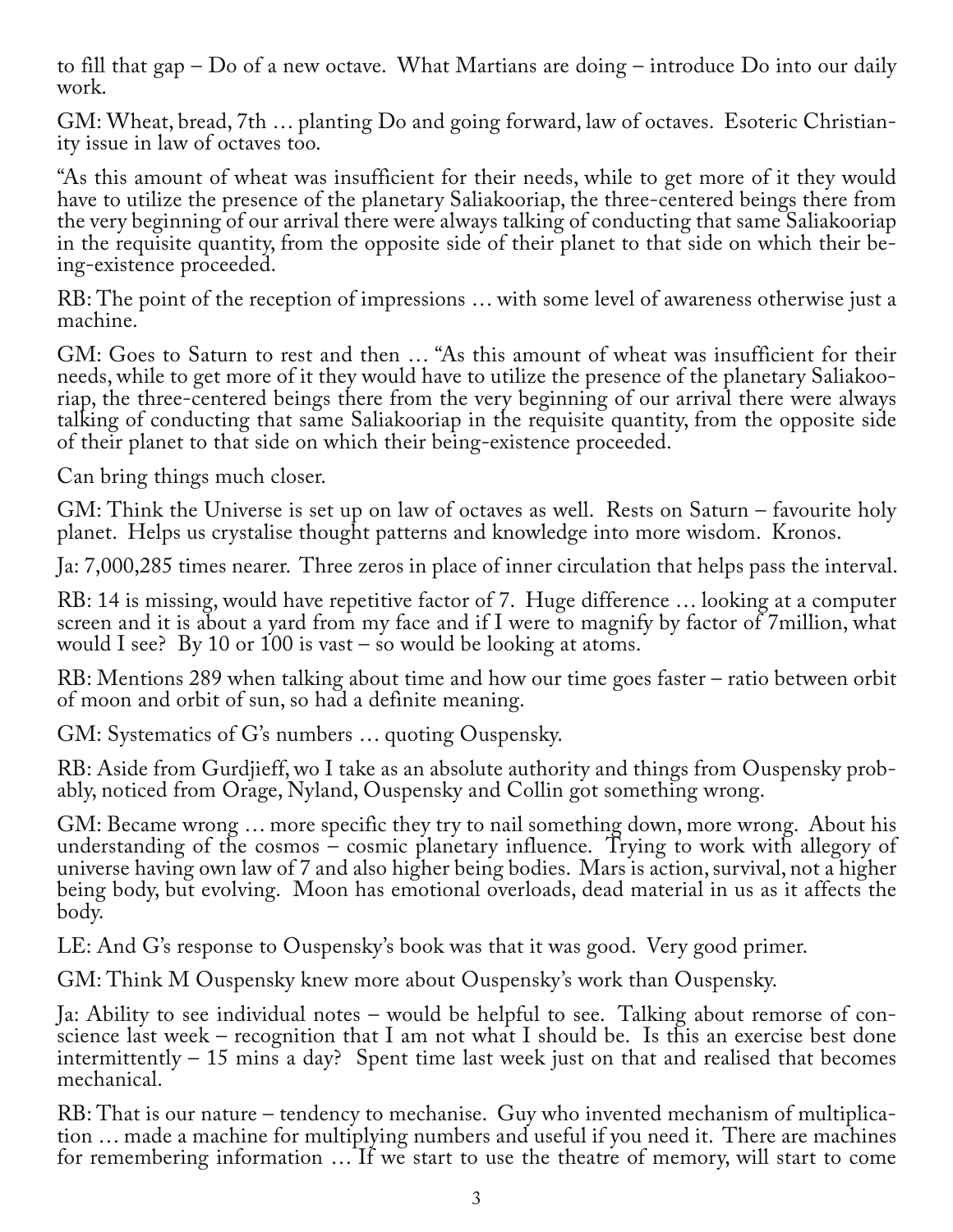under our control. Will make a machine of it. Memory palace. Not the case that everyone will find these potent. Remorse of conscience potent idea. If you make it center of solar system, can start connecting other ideas of the work to it. Can start using a period of time to focus on it entirely and then can say in respect of every idea of the work – what happens if I link this to Remorse of Conscience. Ceases to lose its power. Orbit around it. Number of important ideas in the Work and question is which are actually important? Run into new things … I regard Remorse as important and if you can find more of these, will not be so easy to deflect with mechanisms.

Ja: Should one proceed too far along the path without decrystalising the maleficent affects of organ kundabuffer?

GM: Call in the Archangels – connected to clarifying … constantly clarifying as we are reading. Part of intermediary between highest of our energies and man no 4. Easy to get lost in some of this.

Ja: Archangels at level of the sun.

LE: How can knowing about an archangel help you with your work if you can't observe yourself. Over-intellectualising the whole thing. Doing work with other people give you basis for your work. Wont have to worry about archangels – not practical. Not when trying to get rid of kundabuffer.

GM: Orage talking about Archangel in charge of mass – Algamatant. Specific professional organisation up there.

RB: Some people will find a concept useful and some not. Trogoautoegocrat … not going to let the term Archangel into that will get nowhere, because that concept is required. Work has a thousand paths. Talking about the power of the idea of remorse of conscience. Another pow‐ erful idea – called your death. Can do same with that idea. Trogoautoegocrat is a really powerful concept and will not run into remorse of conscience and will not necessarily run into your death. Work has a vast vocab of concepts that can be helpful in trying to remember yourself and manage negativity. Easier than trying to define second conscious shock.

Rb: Use of intellect: I found helpful that a fully developed man is a cell in the mind of the Absolute and an Angel a cell in the emotional body of the Absolute.

Ja: Archangel …

RB: Archangel from point of view – fully developed man is at level of Sun and so is an Archangel.

GM: Ahoon – brings in information about Viloyer and Saint Lama. Part of Beelzebub. Don't know if he is being complicit or just saying I'm glad you reminded me.

Ja: Ahoon represented Beelzebub's old self and Orage said Ahoon was his memories.

BD: At the end when Beelzebub gets his horns, Ahoon regrets not having progressed. Sicken‐ ingly deferential and does not develop in his own right whatsoever.

RB: A bit like this … In the development of an individual, have idea of deputy steward – starts to organize parts of yourself that are interested in unity and my assumption is that is magnetic center and focused in personality – Ouspensky said. Go through process and start to arrange personality and create better organisation than we had before.

RD: … caravan – lions, tigers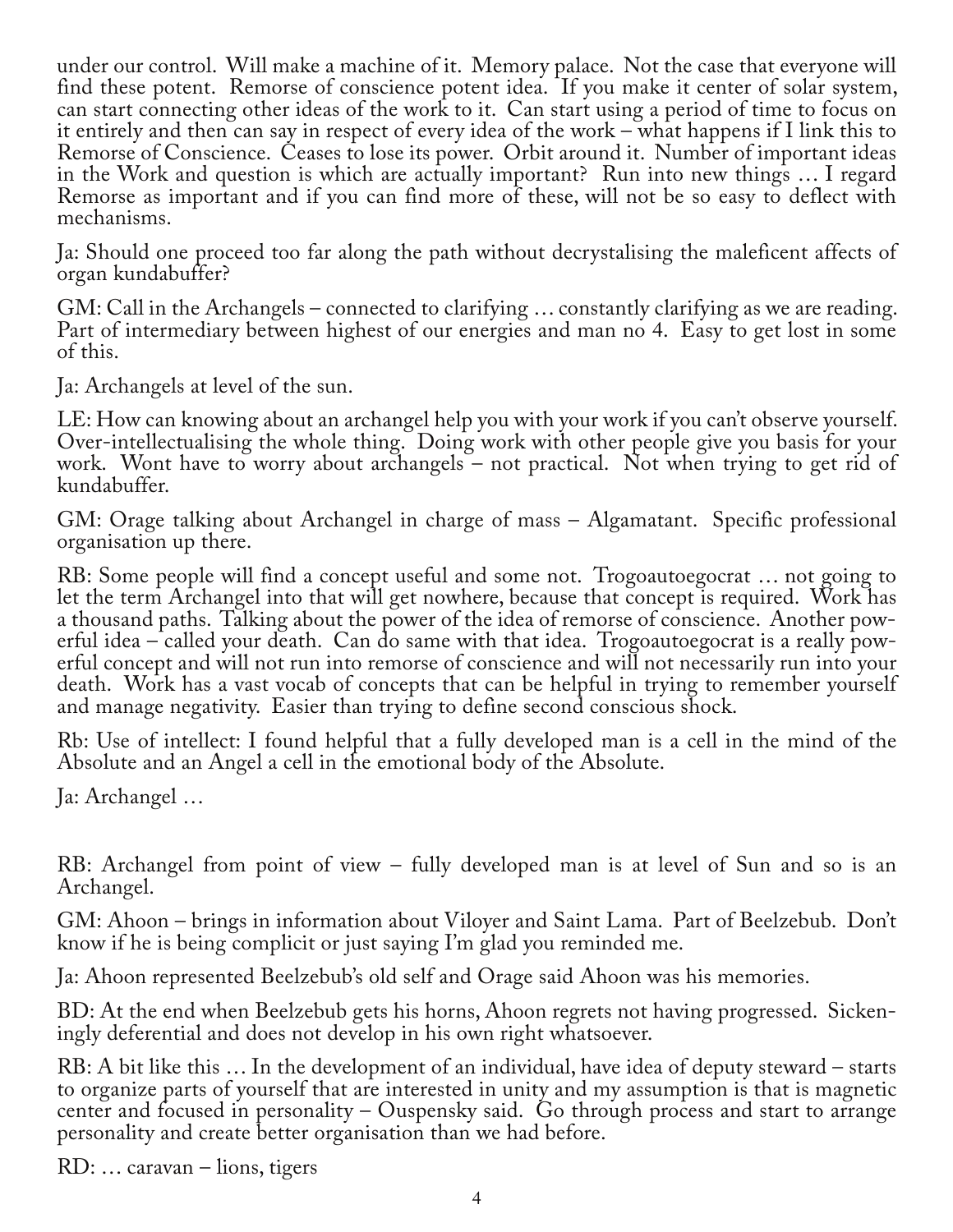RB: Semi-conscious – never heard in respect of The Work ever. Good connection – parts aware of the Work, but don't bring on vividness of Self-remembering.

RD: Not supposed to bring lions and hyenas on board the caravan

RB: Manifestations of negative emotions – wild beings

GM: Hyenas – not welcome

Ja: Caravan in MWMR and has significance.

'Blastegoklornian circumference' Blast – growing point, klorn – round, ego – I – growing point around ego.

RB: Earth is growing, getting bigger in size. When talking about 'Blastegoklornian

circumference' of atmosphere of earth – growing happening. Also if you are growing essence or body of soul – similar – growing point in you.

the atmosphere of the planet Earth has acquired in certain places and continues to acquire an excessively projecting materialized presence for what is called the 'reciprocal-blending-of-theresults-of-all-theplanets-of-the-given-system';

RB: When I encounter a passage like this will spend an hour trying to unpack what he means. Chosen very specifically and hyphenated together – very special meaning. What exactly does that mean?! What is an excessively projecting materialized presence?

RD: Reciprocal – mathematical or reciprocal feeding?

RB: Reciprocal feeding. Complicated affair. If we were to become cannibals and cook one of our number they would be reciprocal feeding. In order to work out what we as human beings are involved in … residues of human beings have to be consumed for something to grow into a form that we can feed on.

LE: Concerning when different parts become negative – in war for instance?

RB: Don't think it is. Human being making war is a consequence of human beings failing to take advantage of consequences

PS: Failure to use that possibility in a positive way

RB: In chapter War – problem of Trogoautoegocrat. Operation of body – larger things like Suns … but we understand our body. Assume that things are happening without us knowing and they are on different timescale from us. We notice in the structure of human body that we are eating, breathing and perceiving all the time. Would have to give up eating for 3-4 days for it to stop digesting. Give up breathing or perceptions for short period, we die. Extremely sophisticated circulation of substances and each movement transformation of substance up or down and those that are of no use are eliminated from the body (7 different ways). Trogoau‐ toegocrat. If you don't have substance in the right place at the right time, body stops function‐ ing and you die. Common system harmony. Human beings are going to war with each other and consequence is that the moon gets a big meal. We might not think we are doing anything noble, but as sheep are collected together so the moon can have a nice meal, we are behaving exactly as required. Possibility that we can do same feeding of moon by partkdolg duty and don't have to die to feed the moon and can also profit from it. Moon is going to feed anyway …

Ja: Comets – refers to sexual energy/sexual center/H12

RB: There is evidence for that. Try to think of it in terms of solar system. Comet is the only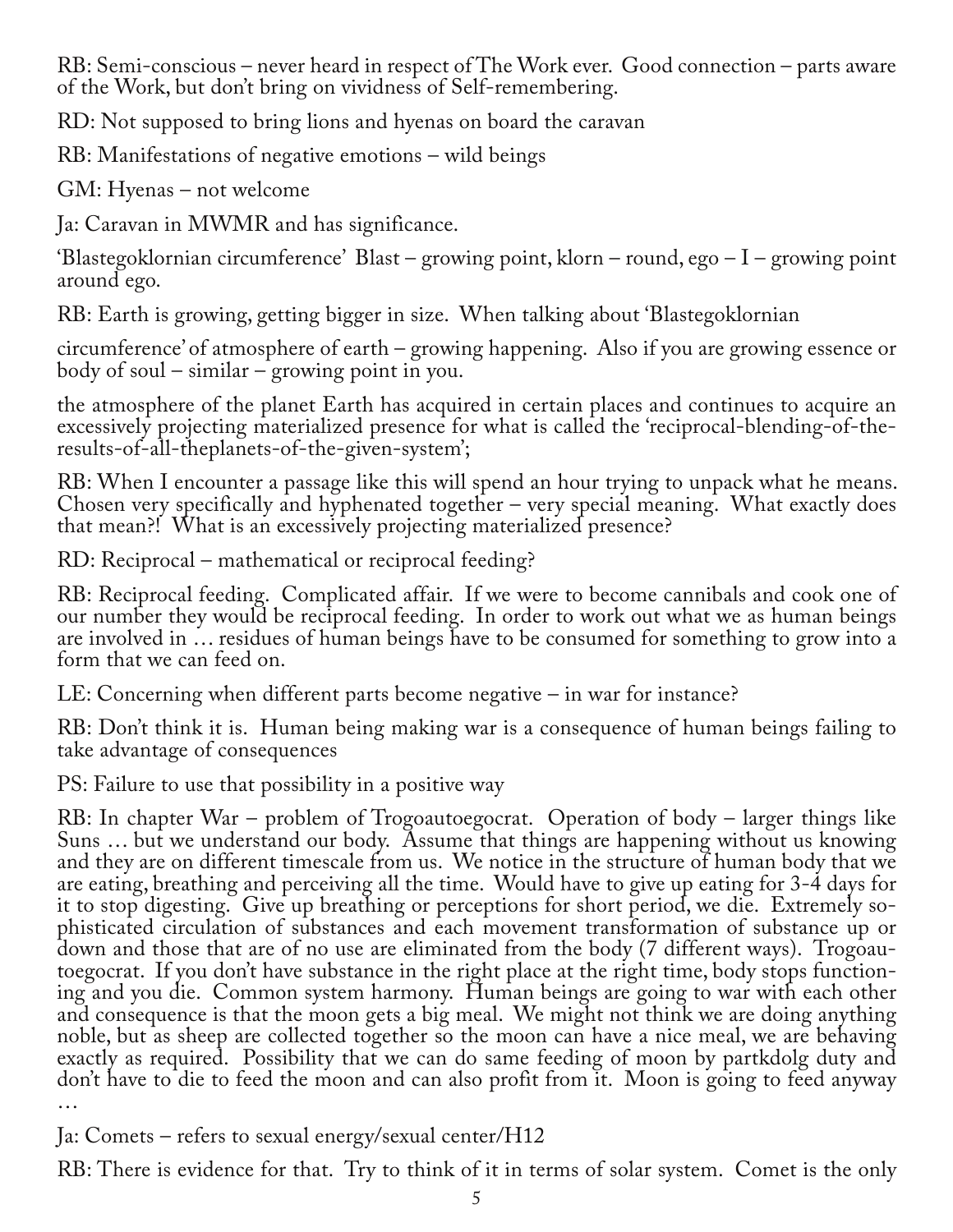legitimate body that circulates within solar system and crosses orbit of other planets. Common system harmony to the planets. Comets violate it all the time. Common system harmony of female human being – sperm violate that and disharmonise until she gives birth and after. In general sense comet represents sperm in analogical way. When they decide to hang around because there are lot of comets – deciding not to pass through that state – disruptive. Trogoau‐ toegocrat – know one well and not others.

Ja: Non-law-conformable … violating? Tingling sensation – non-law-conformable?

RB: Everything conforms to law … threatens harmony – could say non-law-conformable, but without them human race would vanish.

GM: Impregnating idea – rather than violate. Receptivity of a system. If I am receptive to impregnation – creativity, everything I am accepting, more data in higher centers. Don't like violate. If you are not receptive, violate. Upsets system. Comes in as a shock. Comets very important – at physical and psychological level. About not accepting status quo.

RB: Woman can get pregnant because she and man want to procreate. If she gets pregnant and doesn't want – disrupts common system harmony. For you to receive input to body kesdjan or body of soul – can apply analogies there, except would be wanting to receive. Octave of Work passive.

BD: Native Americans have legend of cayote – disruptor – upsetting status quo.

RB: Have friends who are Apache and that is how they describe cayote. If they see a cayote they assume their life will get disrupted.

## **US Session**

**Attendees:** Robin, Paula, Sandra Whitmore, Rattandeep Singh, Bobbie, James O'Donnell, Catalina, Stephen Frantz, Anne Little, John Amaral, James Edwards

SF: First para we read (p261) – 2 formulations seemed strange. Calls Tibet melancholy place of sacrifice … to kundabuffer. Trying to overcome effect on them maybe. … for some reason or another – as if not certain why – not necessary?

RB: … most high commission inform Beelzebub about what has to happen. No indication that the Angels are incompetent. Sakaki, when he first descends – Archangel – later raised to posi‐ tion of four quarter maintainer. Same time Looisos goes from Angel to Archangel. Are check‐ ing their findings with His Endlessness – go back and ask permission – not acting independently. Criticises these people for doing this terrible thing.

SW: Their reason is not absolute, don't know what is going to happen. For some reason or another – small 'r'. Ill-fated planet – notion of fate – raised several times. Results of miscalculations of Archangels and higher beings. Struck me – mechanical thinking and not knowing what … reading terra firma and looked it up. Thinking Terra Incognito.

SF: Sacrifice – talking about animal sacrifice and here humans sacrificing themselves to kund‐ abuffer. Reacting so strongly to make it disappear maybe not the correct way – backfires.

SW: Immurement not abstract – warning about becoming overly religious. Have people in my family who isolate themselves and have people take care of them – waiting to die – martyrdom. Abstract and allegorical and also real thing I see in my family

RB: Not unusual for human beings to do things that are self-destructive. Brother who died 8- 9 years ago and best thing could be said about him is he wrecked his own boat. Became slave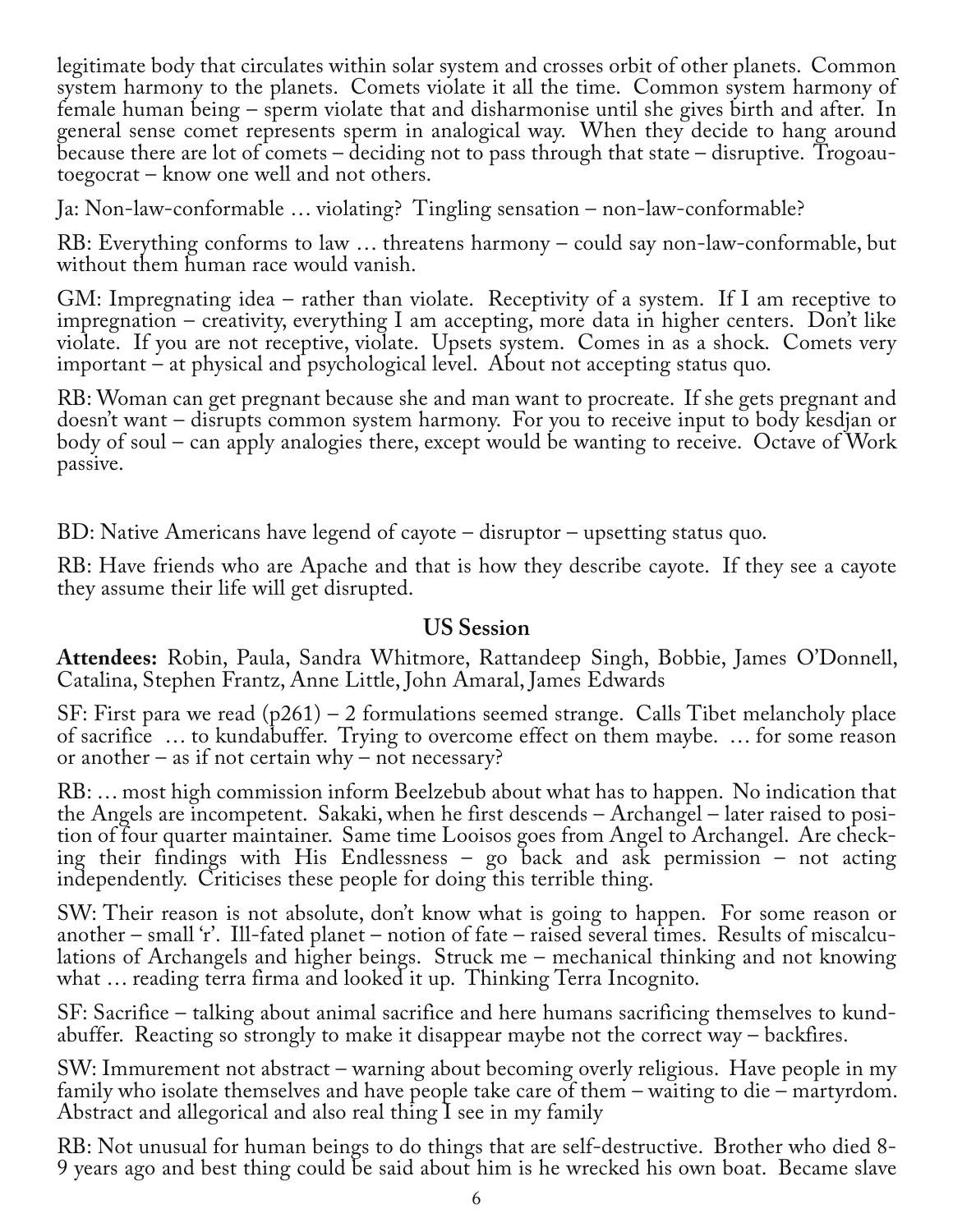to various drugs. Positive side to him – tried to become a Christian many times and became alcoholic many times and one time addicted to morphine. Had a self-destructive urge – wrecked himself. A lot of people will attach to something – fulfils a space in them by being able to be attached. How cults form. I thought I didn't matter by not attached to this cult and live the live they think is a good idea my life now has meaning. Only meaning your life can have comes from yourself. Sacrifice – offer up to something higher, make sacred. Told we have to sacrifice our suffering and don't properly understand what that means. Would be a discussion, rather than a formula.

melancholy place of sacrifice to the same wretched organ

Certain substance the Moon needs to be able to feed. Story is the organ is placed in us – par‐ ticular attitude so that we can become food for the moon – if not wouldn't that kill the moon? Apparent contradictions in the book.

SF: Because we have to provide food for the moon, we need to accept the necessity of the me‐ chanical aspect of ourselves because it is producing that food.

RB: Not simple. Trogoautoegocrat – substances have to be in right places at right time in right quantity. Necessary in operation of any living thing. Necessary for Askokin to be available to the moon. Death of human beings and animals feed that umbilical cord that the moon has. Don't have a choice – can live mechanical life and die and substances from dead body go to moon or create those substances while you are alive and may be able to create kesdjan body …

SW: Sacrifice of the monks reminded me of G saying that if they knew what they were here for would kill themselves … monks thought they were trying to fix themselves. So both ways killing themselves.

RB: Harvesting. If at about 1 week when kundabuffer is introjected … Askokin that you could donate to the moon would be small. If you live a life that goes on for many decades and acquire a large body … large quantity of Askokin.

SW: p263 that is to say, what is called the 'Blastegoklorniancircumference' of the atmosphere of the planet Earth has acquired in certain places and continues to acquire an excessively pro‐ jecting materialized presence for what is called the 'reciprocal-blending-of-the-results-of-alltheplanets-of-the-given-system';

Reference to Trogoautoegocrat?

RB: Blastoma – growing point, ego; klornian, round (Armenian) – growing point around the planet.

Ca: Monks activity and their emotional … To the point of feeding the moon – where is my place where the inevitable happens. As a woman lucky to be more aware – cycles help me to see how some energies …. Feeding something. Definitely cycles let us see that there are times where we just have to stay in front of what is happening to us. Feeding the moon when I am in that state – harder to be centered and more emotional turmoil. Where is my place when there is not much that I can do – self-remembering, not being carried away by my emotions. Going against it and trying to fight my nature ends up feeding the wretched organ. Something about studying our nature and relationship with our environment, the moon.

SW: My place when the inevitable happens … can you fight against the inevitable.

RB: Sexual energy – female cycle, lunar and male, solar. Everything living on the planet has a lunar cycle – shape of buds vary according to lunar cycle and probably more of that. Where am I in all of this. Things that we are subject to – law of gravity, can hate it, but not worth it if you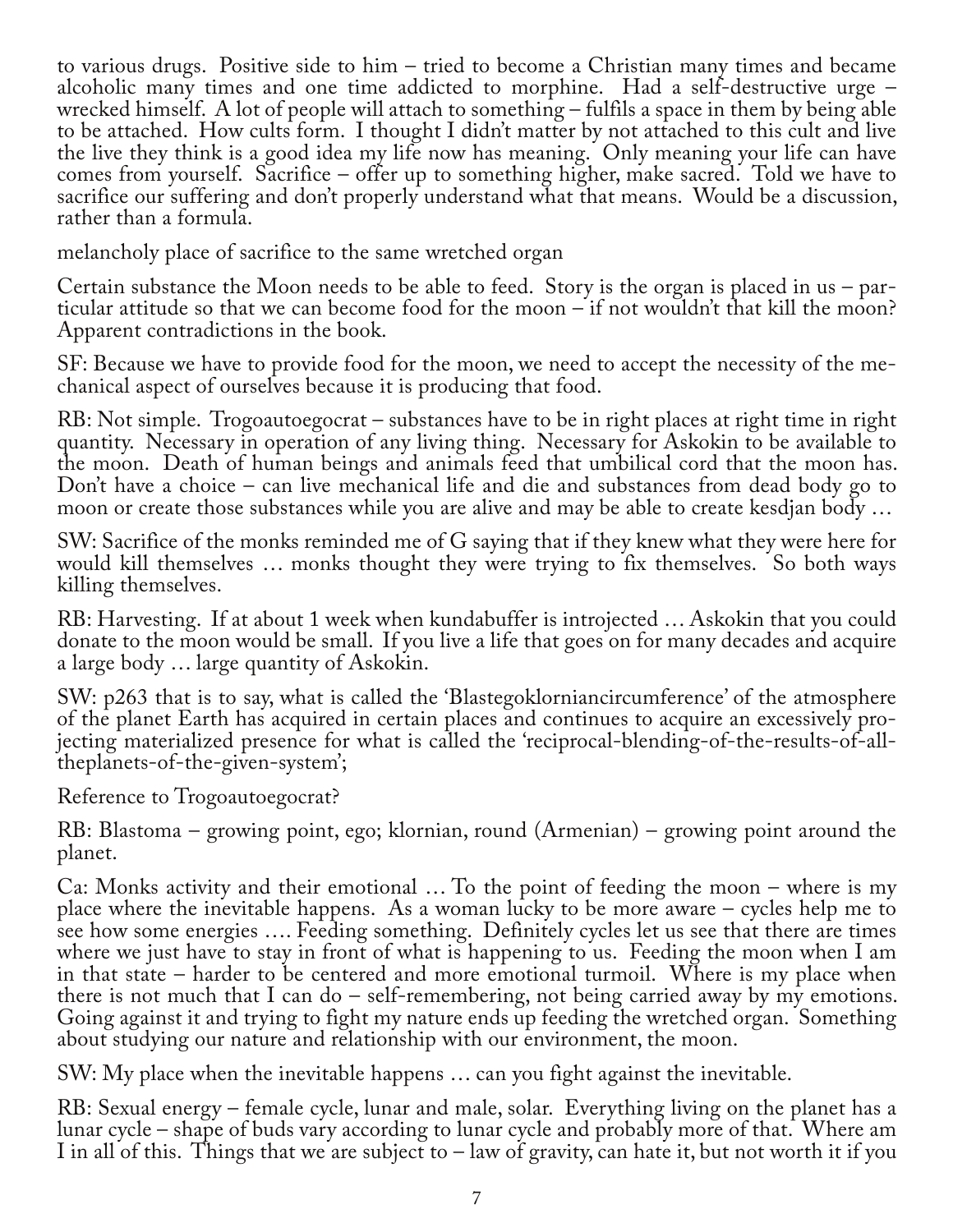can't do anything. And when it is about an energy – sexual cycle – able to leverage for one's own benefit?

SW: Forget we are under laws and relates to fate. Don't understand the laws and therefore the inevitable. Don't have to die to produce Askokin – can do that in mediation and breathing …?

RB: Produced by being partkdolg duty

RB: When we examine ourselves in terms of being a trogoautoegocratic cosmos, discover subject to all sorts of laws. Things that happen for you to digest food, breathe, ingest impressions … not things we can violate – subject to, have to do it. Formatory apparatus can't unlearn things. When a habit is learned – moving, thinking, emotional – crystalized. When I was doing Hydrogens lectures came across Bode's Law – not accurate. Mary Black adjusted it and made it very accurate. Planets are where they are because that is only place they can be. Predicts planets and moon locations within about 5% accuracy – mathematics. Common system harmony about things being in right place and functioning. Not feasible to redesign my body. As<br>we are fixed in many things down to every cycle that runs in us, not just sexual, eating, breathing, impressions – we are fixed. The moon needs this substance and will get it whether we collaborate or not.

SW: Leads me to think of the growth of Himalayas and hooking on – don't get too religious – has to do with not just how it works inside me, but how it woks in the planets.

SF: Rodney Collin – Theory of Celestial Influence – not got through a lot of it. Notion that the glands are connected to a specific planet. Person not perfectly balanced and tend to be type of person because of affect of a gland. Hooking onto different planets and causing perturbation, wonder about affect of not understanding the harmony and making efforts or being stuck with exaggerated type of person. Projection – connected with what was said about self-tamers – what are they doing in their boxes? Not daydreaming – doing something with their energies. Doing something with kundabuffer … calls materialized presence. Causes excessive heights of Himalayas.

BP: Obliged to eat? Otherwise might as well starve.

RB: Immurement – does happen. What you are doing is fasting from impressions. May not be getting much to eat, no problem with breathing. Disturbing normal rhythm of the body. Cant understand why someone would want to do for rest of their life, but for limited time.

SF: Rodney Collin – ideas that are important. Active force in creation of nature is Sun and passive force is Earth and Neutralizing is planets – give form to life. From smallest things … worms, molluscs, insects, plants … animals, human beings – all determined by the planets. Not just architecture of man, but every living thing. Investigation of how nature behaves … that is going on. New Zealand split off … had no living things of animal nature and was populated by birds and they evolved and they found the birds matched all forms of flora and fauna that was required. Nature of Trogoautoegocrat. Australia – marsupials. SF – talking about endocrine glands and they are known … any emphasised become freak – tall people large pituitary gland. Impact of endocrine gland … reason RC could rationalise. Everything that is an animal, one brained, two brained, all have endocrine glands also and RC didn't say that.

C: Intense intentional suffering by monks – when we deprive ourselves from impressions. Sup‐ posed to be a unity and our growth is not just ours – connected with everything else. What<br>happens when we deprive ourselves from impressions intentionally – these people suffering intentionally. If we are not aware of things influencing us and creating conditions that are abnor-<br>mal.

SW: Sacrifice in vain – not intentional suffering. P260 … famous manipulations – so not en‐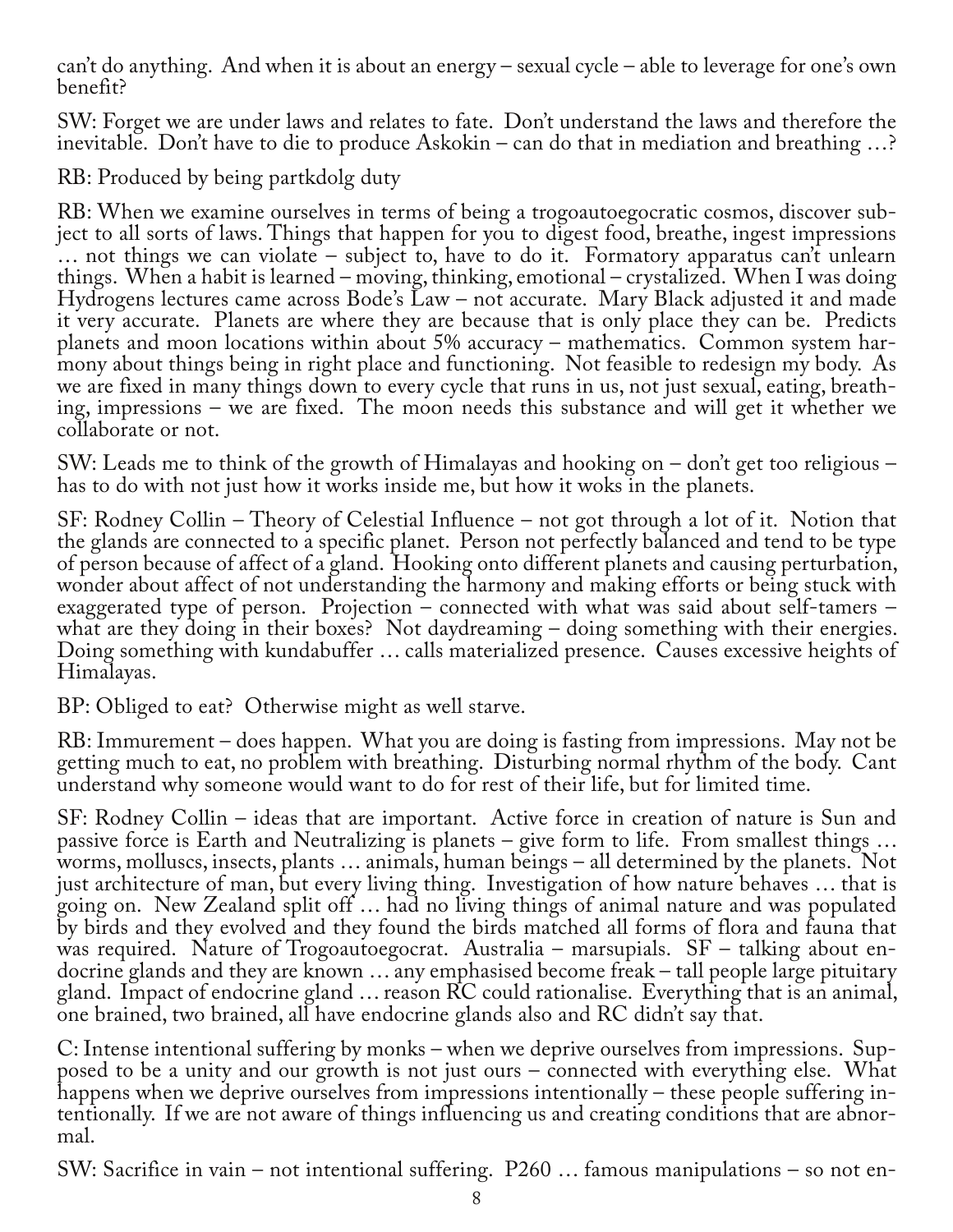tirely without impressions. Sacrifice in vain?

RB: Intentional suffering has to be pondered.

SW: At what point – after you suffer intentionally, at any time you are self-remembering? Gets complicated. Doing all these things in the real world.

RB: Suffering – need to understand what is meant. Etymological – to bring under. Most peo‐ ple think of physical pain. Hard to imagine physical pain being intentional suffering, unless you are wearing a hair shirt of have a stone in your shoe on a pilgrimage – questionable.

BP: Talk about intentional suffering without conscious labors?

RB: Have a certain kind of issue … statement by Gurdjieff: first thing we have to sacrifice is our suffering. After sacrificing your suffering – need to ponder – walking around and weighing, understand the actual act. You have to do to gather in information you need. Say there is some‐ one you always internally consider and one day you diced you are going to be there and consider them. Is that suffering? It is intentional.

SF: Ferre – carry, and sub – under. Why would … what does it mean to carry something under?

RB: Can complicate it. What does it mean to understand? Stand under.

SF: Under the laws. Carry under – having human life have to obey certain laws and maybe standing under them … relate what they are about.

RB: Superstition – super above and -stition - stand. Don't know if that helps.

SW: Stand under something, something is over me – higher place.

Ca: Buddhist view of suffering – something related to attachment and how to free ourselves from suffering is described as non-attachment. Voluntarily into isolation – act of non-attachment, but non-attachment to what? Getting closer and closer … really attached to idea of the way of detaching yourself from suffering.

SW: Attachment and non-attachment scar me from what? Desires and wishes …. From life. Read about those intentions in the past … won't get me though this.

SF: If this abnormal growth … great catastrophe inevitable. Later in the book create explosion that destroys them.

SW: North London Gurdjieff Society blog – suggestion about growth of the mountains – Asian religions would outpace Mullah Nassr Eddin to a point where it wouldn't be healthy.

RB: Symbol of mountains is nearly always high level – why you have Sermon on Mount, Gospels. Final chapter of MWRM – Gurdjieff and Skridlov go up mountain. Air higher on mountain has more H96 – Ouspensky. If this is an abnormal growth, not harmonious. Idea that could hook onto atmosphere of other planets and starting to cause disharmony. Allegory – about human beings.

SW: Possibly both. Planet as my body and body of Earth. Atmosphere – mine and of Earth and certain overgrowths of part of me. And explosion that Beelzebub thought could happen. Tremors and Earthquakes.

RB: Correct – we all have atmospheres. When 2 people meet atmosphere can repel or join. Once can behave like vampire … If look at as allegory, is a danger in terms of hooking onto other people. Like what Ca says about non-attachment. My experience is if I sit here try to be silent – something comes up and I attach to it – maybe something I have to do tomorrow, something that happened in past. Trying to be available to something higher, but the impulse to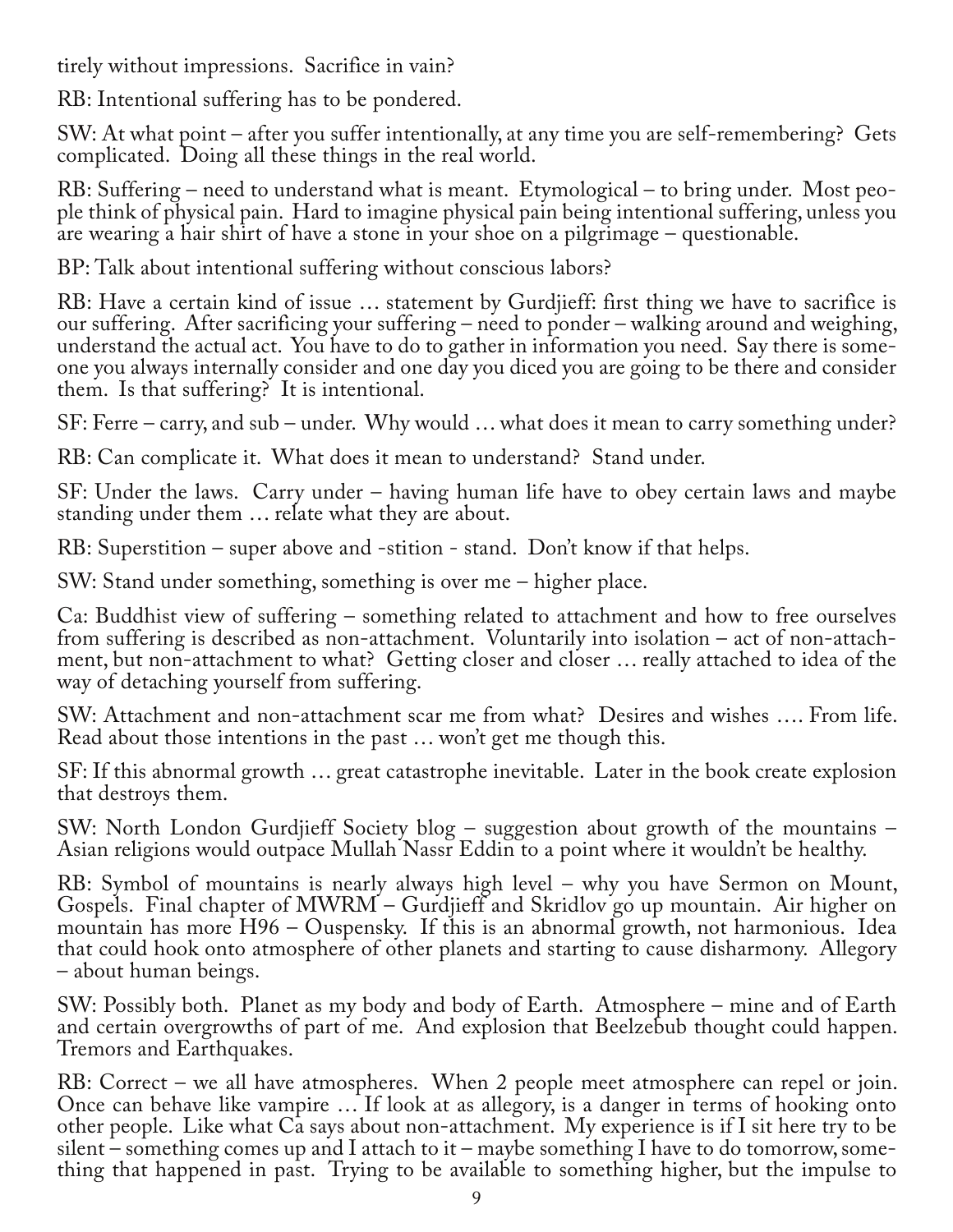attach is incredibly strong – don't catch yourself doing it, afterwards … get taken again.

SW: MWRM – desires and non-desires – very Buddhist idea. Crystallized habits – attach‐ ments.

BP: Attaching to being non-attached.

RB: Tar baby – sticks to anything.

Ca: Concept of suffering interesting to ponder. Can't define thing by the opposite.

RB: Able to see center of planet …

7,000,285?

SF: Partial tracking of inside of Enneagram?

RB: Messed with that as well – looks like has to do with 7th and repeating. Couldn't get any‐ where with that also.

BP: 285 – transcend interval?

RB: Going from Re to Si to Sol

SF: Half land, half water. What is water, emotional energy … canals for more emotional en‐ ergy.

SW: Big ocean – subconscious – canals trying t bring to land – not enough water for wheat. Interesting – beginning of octave. Prosphora is sacred bread.

RB: Lord's Prayer: give us this day our daily bread. That 's at level of higher emotional center. Bread is emotional food.

this wheat derives the moisture it needs, for what is called evolving Djartklom,

Rb: when a seed germinates, the okidanokh within the seed will be evolving djartklom – when the dew settles on it. Also statement on bottom of p266

SF: Bring more feeling energy to get to 3rd state of consciousness.

BP: Dew in quotes – process of radiation.

SW: Drawing subconscious of Saliakooriap … into conscious.

RB: Mars higher emotional center – mechanism of energies to get to higher emotional center and presence, not just by action of dew, but by presence … place where being existence proceeds is at the seat of impressions, not anywhere else.

SW: Reason he brings Gornahoor Harharkh into it – intellectual center – happy to be coming back to Mars, to emotional center and also his intellectual center after being in darkness of Tibet – melancholy place.

RB: Went back to Mars first and then decides to go visit Saturn.

SF: To rest. Can only be in higher emotional center for so long and then have to go back to …

SW: In MWRM – wanted G to be priest and physician and he was more interested in mechan-<br>ical. One of the ways that Beelzebub rests.

RB: What has Gornahoor Harharkh done in terms of Teskooano?

BP: Gave Beelzebub pieces of it